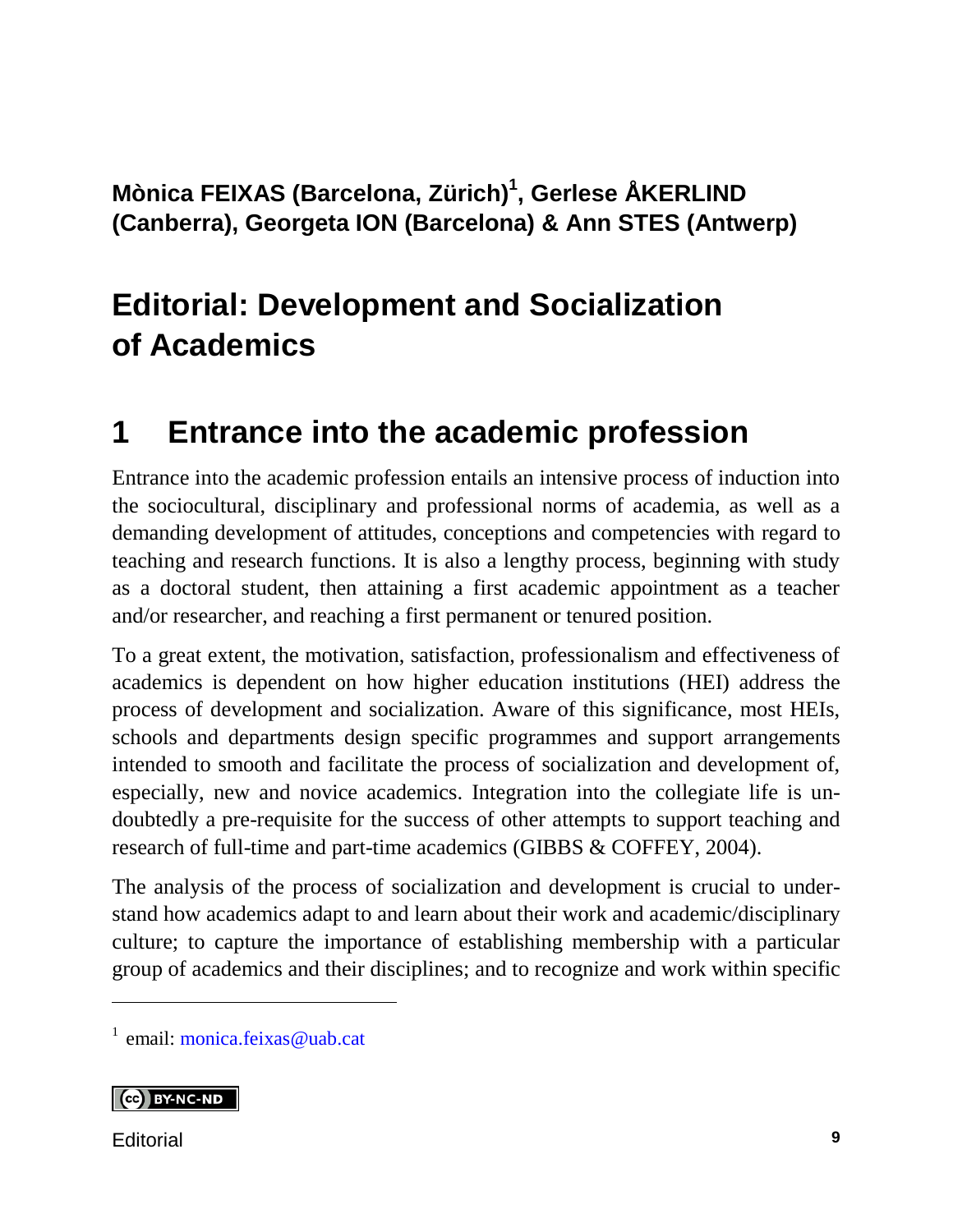teaching and research micro cultures (MÅRTENSSON, 2014), as well as to understand the forms of agency – understood as the ability to identify and implement choices (ARCHER, 2008) – that academics employ to circumvent constraints and attain career progress.

A considerable body of research, approaching the topic of academic development from various perspectives, emphasizes the importance of academics' socialization and enculturation in higher education. The sociological perspective has often used MERTON's (1957) definition of socialization – understood as "*the processes through which [a person] develops [a sense of] professional self, with its characteristic values, attitudes, knowledge and skills … which govern [his or her] behaviour in a wide variety of professional situations*" (p. 287) – to frame the research of this topic in higher education. Other scholars have contributed to its development suggesting that socialization "*is a learning process through which the individual acquires the knowledge and skills, the values and attitudes, and the habits and modes of thought of the society to which he/she belongs*" (BRAGG, 1976, p. 3). TIERNEY & RHOADES (1994) question the assumption of rationality and constancy of culture embedded in the previous definition because it ultimately contributes to assimilation and homogeneity, and suggests a non-linear, serial progression through a set of specified activities. Differently, THORTON & NARDI (1975) describe the stages through which novices move toward the goal of role acquisition, and WEIDMAR, TWALE  $\&$  STEIN (2001) identify the core elements of socialization (knowledge acquisition, investment and involvement) that map onto the stages and constitute a model of doctoral student socialization.

Elaborating upon the interactions between academics and students as a significant frame, BAIRD (1993) examines the organization of the practices and processes of doctoral education, and TINTO (1997) and TIERNEY (1997) explore the link between doctoral persistence and socialization. Research on the experiences of socialization and development of underrepresented groups, namely women and doctoral students of colour (ANTONY & TAYLOR, 2004) argue for a better clarity of what successful socialization entails, assuming the distinction between "*developing an awareness of, versus developing a personal acceptance of, a field's content, values*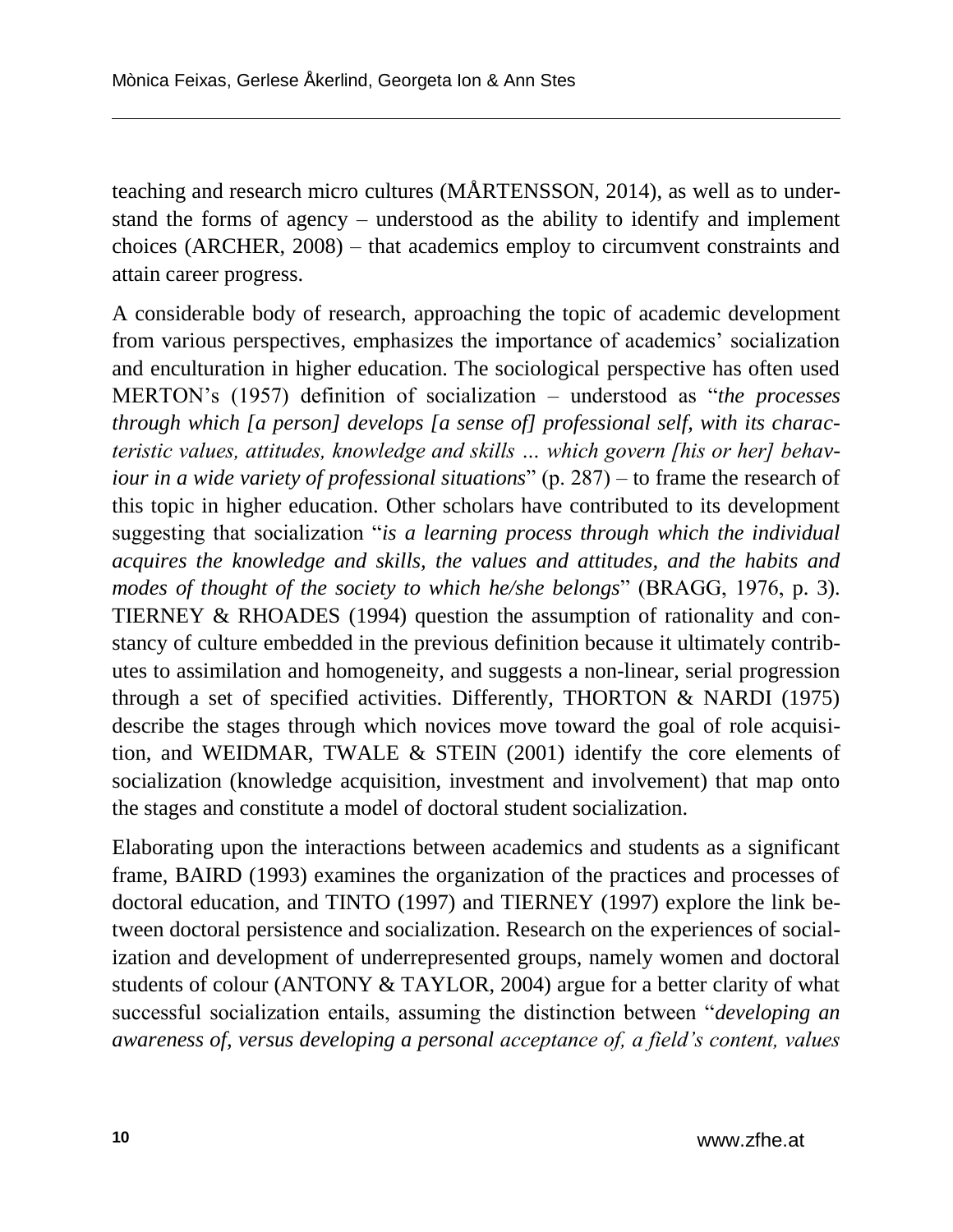*and norms*" (ANTONY, 2002, p. 373). BOURDIEU (1990) extends this discrepancy by emphasizing the experiences that students bring to doctoral education and how the efficacy of socialization practices can fluctuate across doctoral students and contexts. BECHER & TROWLER (2001) and BIGLAN (1973) also discuss the significance of disciplinary culture as a distinguishing variable.

From a broader perspective, research has addressed the topic of academics' development of skills, competencies, conceptions and attitudes throughout their academic career, and the role of academic developers in improving it. In fact, for many years, academic developers have worked actively to develop an informed, worthwhile and robust initial professional development agenda for new academics. Programs on 'teaching and learning in higher education' or 'academic practice' are usually voluntary (mandatory in a few countries as part of probation), mainly organized within individual institutions. They either focus on preparation for, and professionalizing of, the teaching role (GIBBS & COFFEY, 2004) or on the promotion of a holistic socialization to academic practice (BREW & BOUD, 1996).

In this regard, ÅKERLIND (2003) argues that individual academics experience the world of teaching, and of holistic academic practice (ÅKERLIND, 2005) differently and, therefore, have different conceptions of it. With regard to teaching in particular, academic development programmes might influence changing conceptions of teaching, with consequential changes in teaching practice and student approaches to learning (STES, 2008; STES et al., 2010). Moreover, academics' teaching approaches and conceptions can change and develop towards a learning-centred approach if the provision of academic development programmes fits the teachers' particular needs and concerns at the different phases of their professional development as teachers (FEIXAS & EULER, 2013).

However, although academic developers can facilitate and contribute to educational development, they cannot do it on their own; teachers' engagement must also come from within. In thinking systematically about teaching and learning, and the conditions under which teaching and learning are embedded in our institutions, academic development has the potential to influence organizational development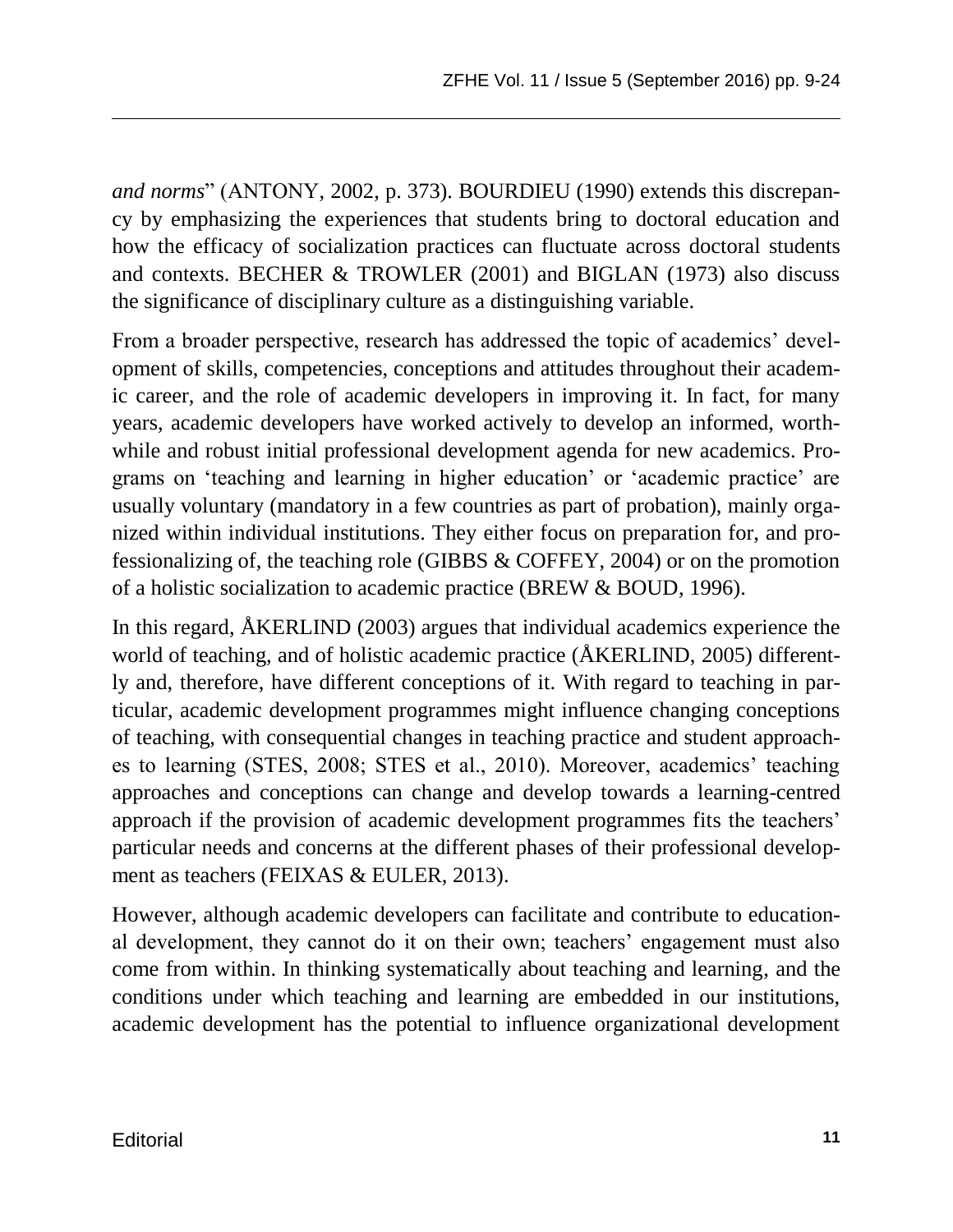(EULER, 2015). MÅRTENSSON (2014) suggests to stimulate the number of signification relations within micro cultures, as well as between them, so that academic teachers are mutually influenced by, and can influence, their collegial context. BOUD & BREW (2013) maintain that the most powerful influence is not the provision of learning opportunities but changing work demands to drive learning. In sum, this scope of institutional programming is needed to continue addressing emerging issues as articulated by students, academics and institutions, as it may encourage new academics' professional development and retention.

Meanwhile, the development of university league tables and global competition between universities are putting increasing pressure on the development of the research aspect of academic roles (LUCAS, 2006). Yet literature on academics' development and socialization as a researcher beyond doctoral studies is not yet very well addressed (BREW & LUCAS, 2009; McALPINE & ÅKERLIND, 2010). As much as with the world of teaching, the world of research is also experienced differently by different academics (BREW, 2001; ÅKERLIND 2008a), though with clear signs of integration between experiences of teaching and research (ÅKERLIND 2005, 2008b; PROSSER et al., 2008).

# **2 Development and socialization of novice academics**

In this issue, we aim to expand knowledge of the experiences and needs of academics at the beginning of their career, the professional learning taking place at universities and how academics develop competencies as they become socialized into academic life. Contributions to this issue were asked to focus on the socialization and development of novice academics, including particular groups of academics such as part-time, international, and female academics and academics from minority groups, and how they negotiate institutional cues and adapt to the institution in ways that shape their professional role. The focus is inclusive of both the teaching and research role of academics, though papers on the teaching role dominate. Ex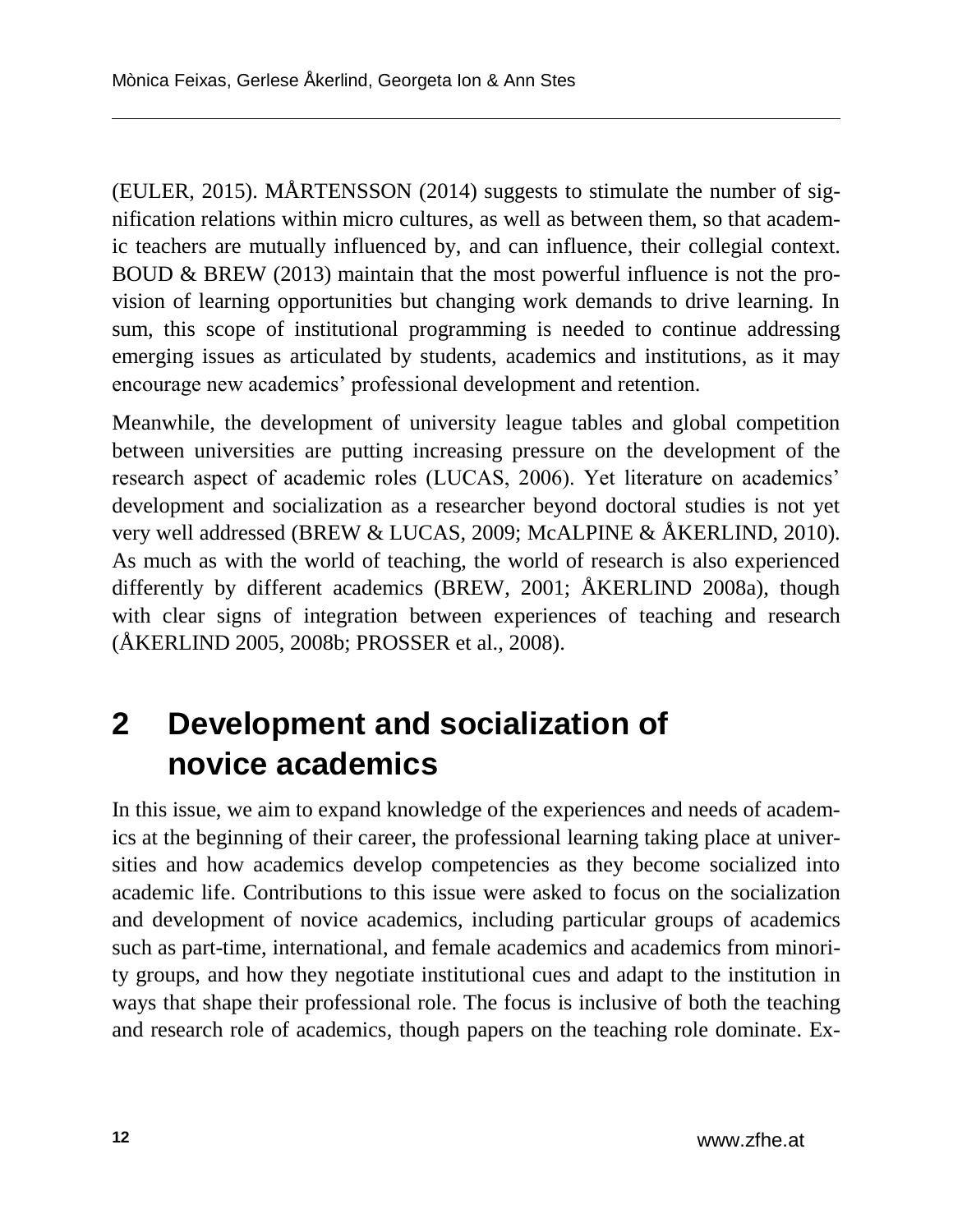cluded topics in this issue are processes of faculty selection, evaluation and promotion in academia, and the administration, service and leadership roles of academics. Using evidence from research (by means of scientific contributions) and from practice (by means of workshops' reflections), this issue aims to:

- (1) contribute to the state of the art about the process of development and socialization of academics, the construction and development of academic identity and the forms of agency academics employ to attain career success;
- (2) highlight approaches supporting the development of academics as teachers and researchers that positively impact professional growth during their academic career.

On analysis, the contributions to this issue can be grouped into two main topics, namely 1) identity building and induction into the academic profession, and 2) professional learning of academics and the impact of academic development programmes and networks on academic careers.

### **Starting out as a new academic: identity building and induction into the academic profession**

Starting out as a new academic is an overwhelming experience, where effective socialization involves coming to understand the professional workplace or habitus. This special issue includes contributions deriving from the analysis of workshops and scientific contributions where participants experience and reflect on identity building, agency and development as academics, and are assisted in their socialization into university culture. Integration into the academic community is seen as supported by various institutional practices, including academic development programmes and activities which have been lauded for their contribution to changing conceptions and approaches to teaching and learning, to adoption of a student learning approach and to the development of teaching skills. Academic development practices appear to be more successful if they are based on reflection, which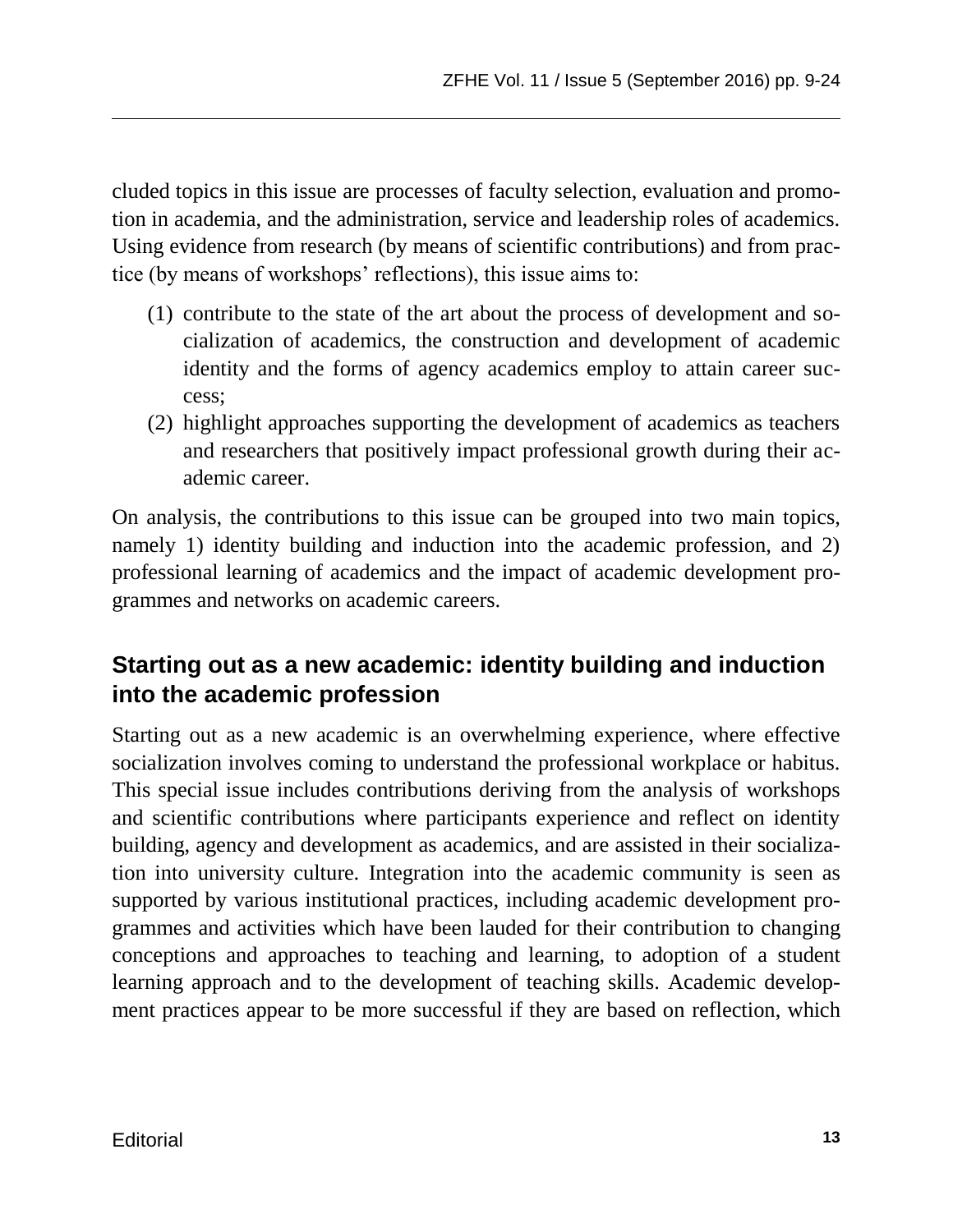has been acknowledged as important in the induction of novice academics and doctoral students into the academic profession.

The article from *Helga Dorner* and *Joanna Renc-Roe* focuses on the construction of reflective "academic professionalism" (KREBER, 2013, p. 61) through the creation of online teaching portfolios in the institutional context. In particular, they explore doctoral students' conceptions of online teaching portfolios, that is, how they define them for themselves and how academic professionalism is reflected in these conceptions. The final programme artefact is an online teaching portfolio that documents doctoral students' teaching philosophy, teaching materials and reflections on their development as novice teachers. Based on a qualitative analysis, Dorner and Renc-Roe identify four main conceptions of online teaching portfolios, as: (1) a digital professional profile; (2) a professional teaching history; (3) an archive of teaching artefacts; and (4) a personal thinking lab. Doctoral students' conceptions can be seen to follow a pattern of variation from the more simple and static (online portfolios seen as a digital professional profile) to the more developed and dynamic (online portfolios seen as a thinking lab), and from the more externally-oriented to the more internally-oriented. The former conceptions may be generally judged as less reflective and less long-lasting as a vehicle for on-going professional development of doctoral students, whereas the latter hold a promise of becoming a relevant tool in reflective practice of novice university teachers (DORNER & RENC-ROE, 2016).

Studies on professional development and the construction of teaching identities in Higher Education point to the need to reflect on the induction process for novice academics and to establish programmes that support their inclusion in the university. *Idoia Fernández-Fernandez* and *Clemente Lobato Fraile's* article analyses such a programme, focusing on strategies to construct an academic teaching identity. They reflectively examined the university's educational model to outline the identity of each novice academic, a point of departure that later was combined with the processing and implementation of active methodologies within their teaching practice. Constructing an academic teaching identity was tied in a meaningful way to the university's explicit educational model, to its institutional goals and its public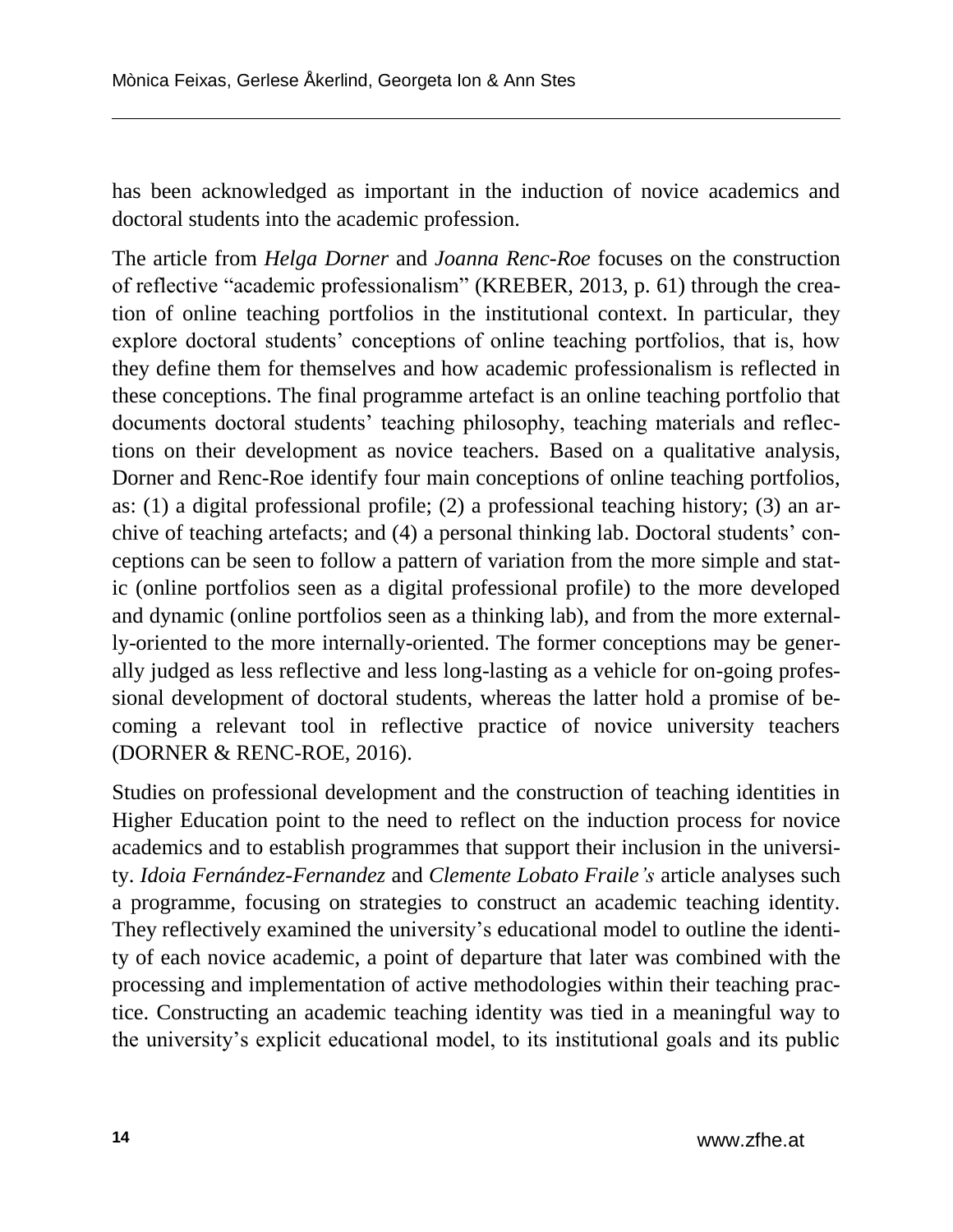and social commitments. The results allowed participants to feel included, to construct rational guidelines for teaching, and to construct clear scenarios for understanding their tasks within the institution. However, the results also highlighted the need to integrate the research side of academic practice into the programme, thus helping novice academics to construct a global academic identity that integrates the teaching self and the investigating self.

Aspects of 'the investigating self' were addressed in *Victoria King* and *Jennie Billot's* article on a workshop on '*Essential Skills for Disseminating Your Higher Education Research*', intended for those new to educational research and the scholarship of teaching and learning (SoTL). It was designed to support academics who wish to turn a teaching innovation, or other educational initiative, into publications. King and Billot build on BOURDIEU's concepts of 'field', 'habitus' and 'capital' (BOURDIEU & WACQUANT, 1992, p. 160) to explore the issues which make this aspect of academic practice mystifying to many academics. The 'essential skills' which participants encounter in the workshop are to: a) *Recognize educational research as a 'field';* b) *Play the educational research* game according to its unwritten rules ('habitus'), and c) *Recognize what is valued in the educational research field* ('capital'). The authors acknowledge the difficult nature of the academic workplace and the challenges this brings to new academics' socialization. They argue that the underlying strategy of using Bourdieu as a framework to demystify the academic workplace is transferable to other aspects of academic practice. For example, it could underpin workshops which help those new to teaching, disciplinary research or academic management gain a more professional habitus.

Similarly, *Lisa Scheer, Gudrun Salmhofer and Eva Seidl* present a pilot "Teaching Portfolio" project, consisting of two two-day workshops, one concentrating on the elements of a teaching portfolio, the second introducing the scholarship of teaching and learning. The question addressed in their study is how teaching portfolios contribute to and support the process of development of academics, academic identity, and professional growth. Instruments such as a teaching portfolio are seen as a key for a future-oriented change of teaching culture and represent an opportunity to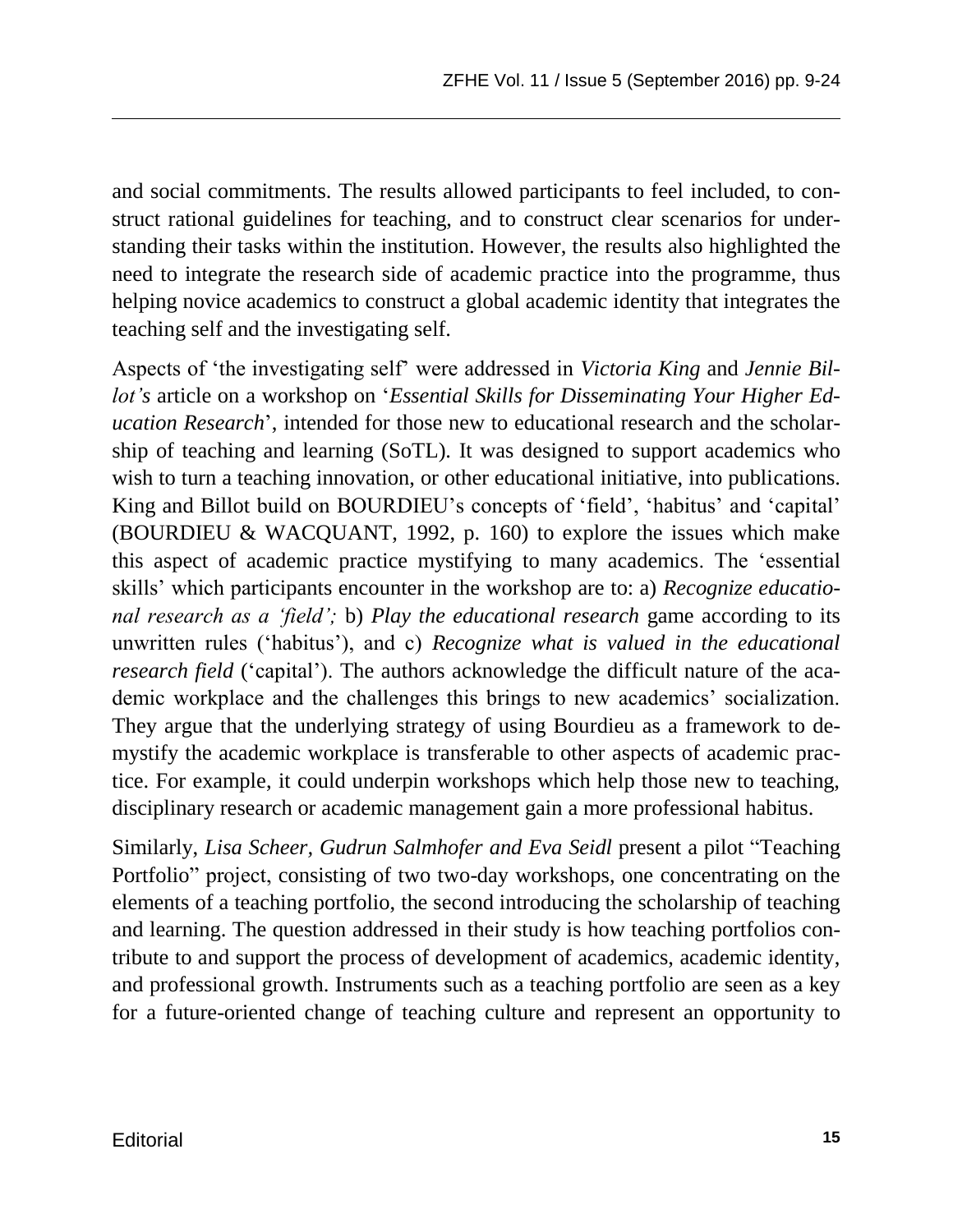launch developments from the individual up to the institutional level (SCHEER, SALMHOFER & SEIDL, 2016).

In her article, *Sarah Weber* reflects on the consequences of the understanding of scientific work as project work. In her article, she is critical about the qualifying strategies for early career researchers. She analyses the approach based on project orientation used to organize scientific careers and develop research competencies in PhD candidates and makes recommendations on which aspects could be discussed in training in the early academic socialisation phase, in order to minimize the risk of getting lost in management rhetoric.

*Andrea Handsteiner* reflects on how novice academics begin to build an academic career, and she identifies three dimensions that need to be part of the introductory socialization phase: 1) knowledge of intra-organizational structures and processes, 2) knowledge of cultural norms and values, and 3) the realization of one's role within the institution. The article portrays two practical examples for the professional onboarding and socialization of academic faculty at different career levels. A 'Training Passport', intended to assist all newcomers during orientation, and an academic leadership course within a moderated peer learning setting, intended to guide newly appointed professors through the introductory phase. Although individual ideas and instruments within the article might not be new, the author shows that each institution of higher learning should carefully consider an effective method for developing and socializing academic faculty within their respective cultural and environmental conditions.

### **Professional learning and the impact of academic development programmes and networks on academic careers**

Academics in higher education differ widely from one another because of their disciplinary backgrounds and experiences. *Marion Lehner* explores the individual development pathways of novice academic teachers to show how a particular academic environment influences an individual's conception of teaching. Her longitudinal mixed methods study involving 37 trainee teachers at a Swiss Business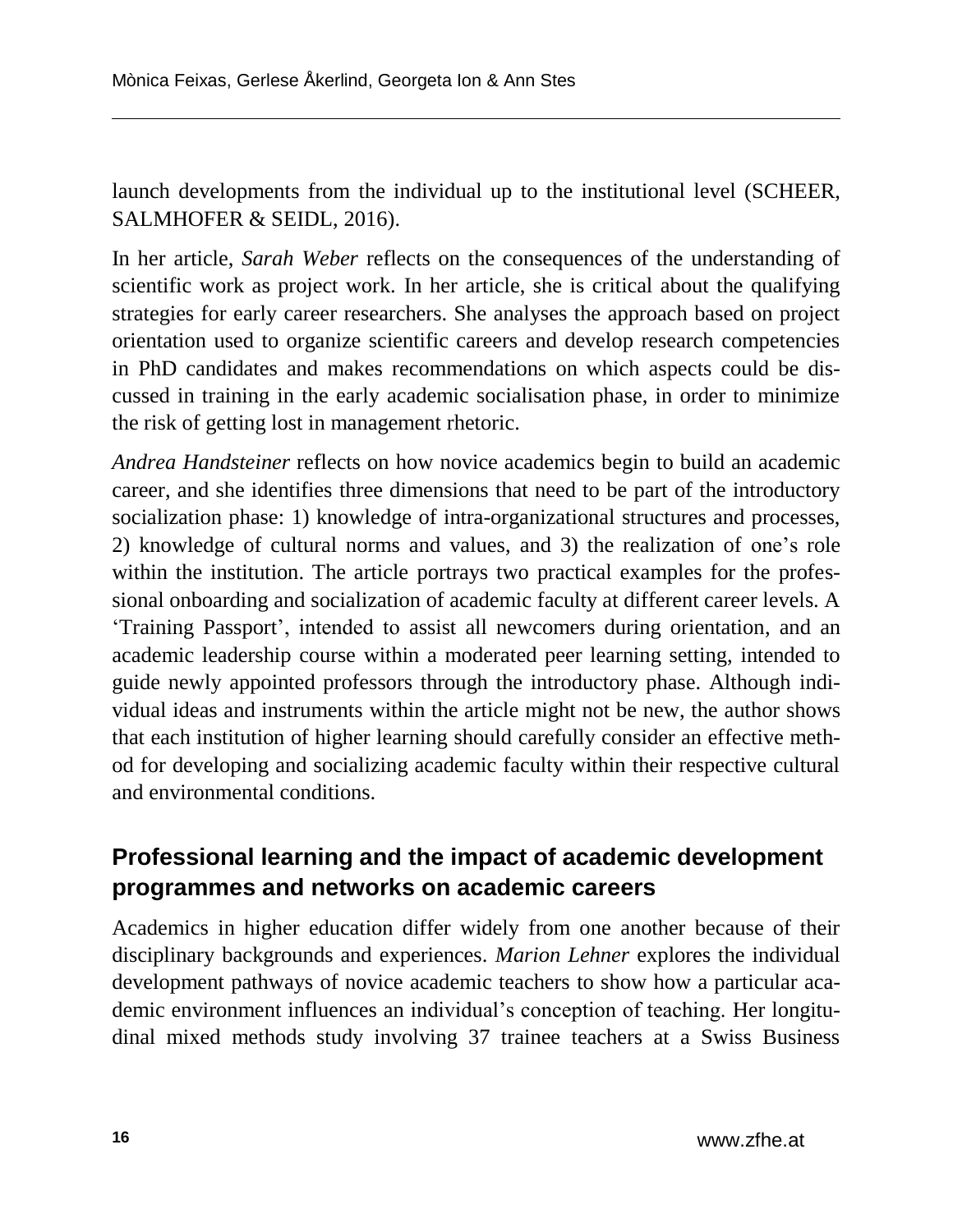School identified three types of conceptual development. It also demonstrated how using visualization methods, like metaphors and sketches, can help to externalize teachers' unconscious conceptions of what good teaching is and facilitate the design of individually tailored learning environments where conceptual development is visible and may thus be steered.

*Yvonne Kreis* and *Kira Nierobisch* address academics' socialization via joining academic networks and the (perceived) impact of networks on academic careers. They conducted guided interviews with researchers at German higher education institutions (HEIs) working in the field of social sciences or STEM (science, technology, engineering, and mathematics). In these interviews, they addressed individual researchers' careers, the perceived impact of networks thereon, and the perceived influence (and/or relevance) of networks in academia. The article provides new insights into network perception and the impact networks have on academic socialization, with implications for the development of academic networks at higher education institutions.

*Roxana Acosta, Mònica Feixas* and *Carla Quesada-Pallarès* show the impact of pedagogical training in developing teachers' teaching conceptions and practices, improving students' learning and in changing institutional learning culture in Latin-American universities. Their article presents part of the outcomes of research aimed at examining teachers' motivation towards training, the training's impact on changing conceptions and practices, and its transfer potential. Showing that the impact of development programs cannot be assumed, their results show that teachers are highly motivated for being trained, but no fundamental changes in their approaches to teaching take place after the training program. Challenges to transfer are encountered in the teachers' individual capacity to transfer and in the institutional recognition (ACOSTA, FEIXAS & PALLARÈS, 2016).

Digital technologies as an aspect of pedagogy has developed its own research focus and literature. *Claude Müller, Flavio Di Giusto, Sandra Gross* and *Stefan Koruna* argue that digital competencies are of key importance in the successful institutionalization of e-learning, but lecturers' pedagogical skills and knowledge of digital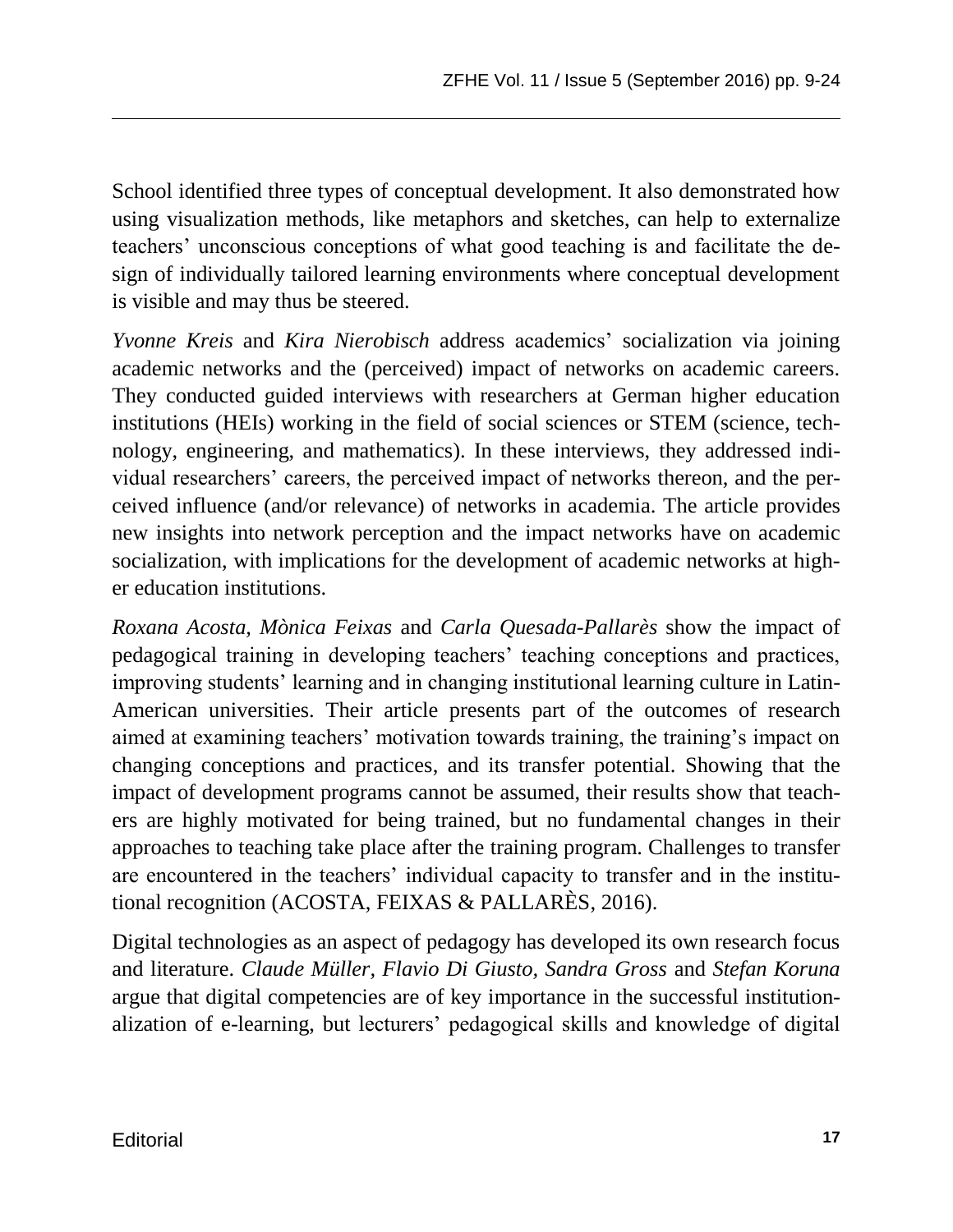technologies are often rudimentary. There exist competency gaps in academics' development of digital technologies, and addressing these should be a key goal in the process of socialization and development of new university lecturers. In their article, the authors describe their institution's e-learning strategy and how they work to fulfill the requirements that have been specified for its lecturers (ZHAW SML, 2015): L*ecturers need to have a) the necessary technical ICT skills for teaching (ICT literacy), and b) profound knowledge in the area of media pedagogy for the design of e-learning (e-learning competencies).*

### **3 Key points and further research**

This special issue addresses the development and socialization of academics at the early stages of their careers. Through the contributed papers, the reader has the chance to reflect on a multiplicity of aspects affecting entrance into the academic profession: from strategies and methods for introducing academics to institutional values and dynamics, training in the first phases of academic development and agents involved in this process, to the obstacles and challenges socialization implies. The wide variety of topics addressed in this issue demonstrates that the academic profession is complex and that socialization represents an important step in academics' professional life.

Reading the papers in this special issue, three main points and questions for future developments arise:

Firstly, that construction of an academic identity is a long term and multifactorial process. Identity development depends on a complex intersection of individual, group and institutional factors and involve different agents: the individual academic, their colleagues and institutional leaders. The success of academics' work at university is dependent to a large degree on the interaction and balance between these factors. Some of the individual and organisational aspects (ION, 2014) are analysed in this special issue, but more research is needed into the role of institutional leaders in the different phases of academics' development, as institutional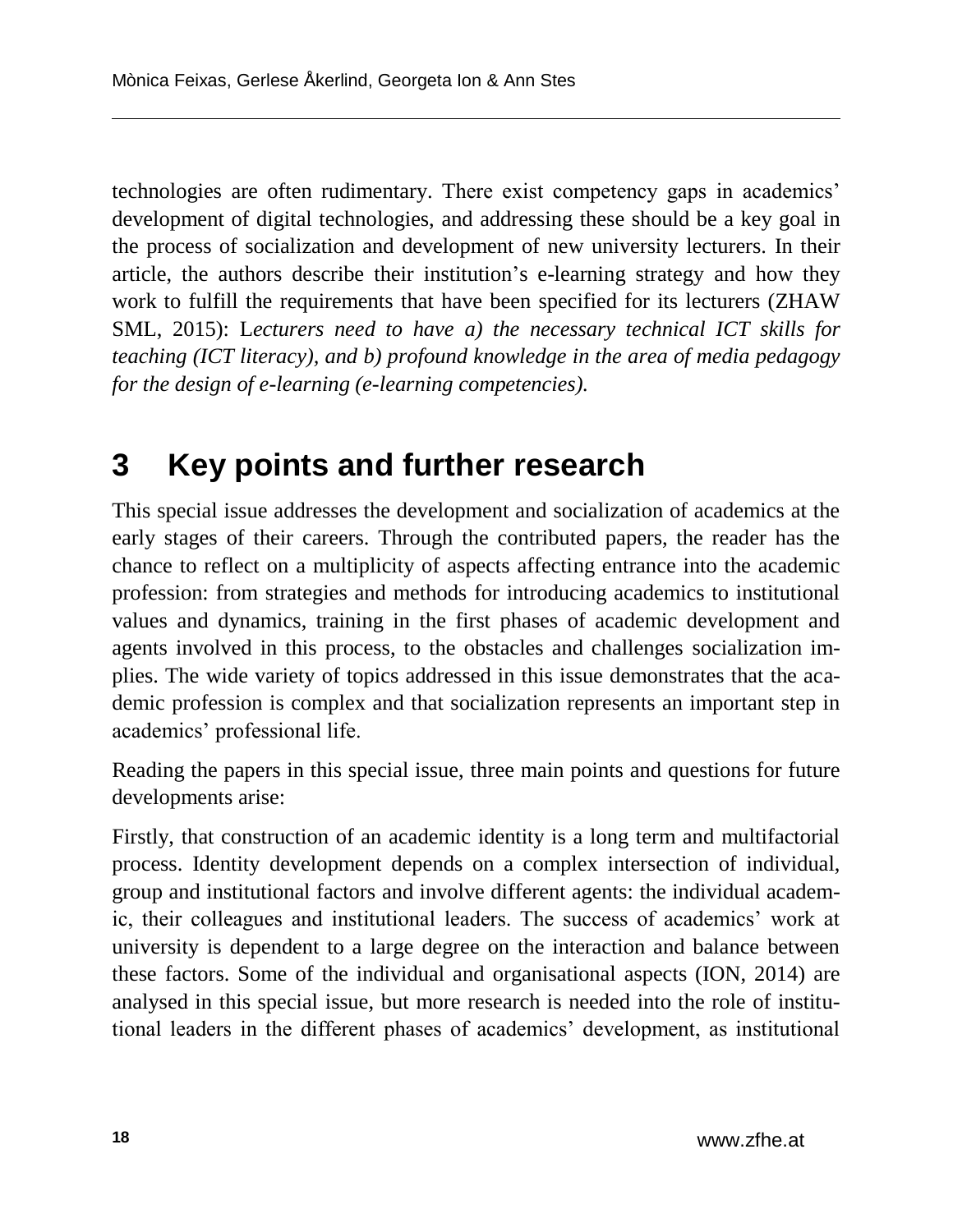leaders play a critical role in transferring knowledge related to intra-organizational structures and processes, cultural norms and values, and their realization within the institution.

Secondly, some of the papers in this special issue discuss the role of training and induction in the initial and early phases of academics' career. However, the impact and transfer of what has been learned during training into daily teaching practice is still under investigated. Many instructional development programs require, either for individual sessions or the program as a whole, reflective statements from participants. These statements often give evidence of reflection and change. Though, this evidence is often not underpinned in a conceptual and methodological rigorous way. The difficulty in gathering learning evidences supports the idea that better planning for impact where individual and organizational factors are aligned towards a vision of "transfer of learning" (FEIXAS & ZELLWEGER, forthcoming) is needed. Further research on the factors involved in the transfer process is desirable (STES & VAN PETEGEM, 2015), thereby focusing on both individual and organisational aspects. Longitudinal studies following the impact of training and induction programmes on academics' practice (including students' learning) in the mid and long term would be particularly worthwhile.

Finally, as the papers in this special issue highlight, the literature addressing the topic of the development and socialization of academics pays substantial attention to academics' role as teachers, with a relative neglect of other aspects of academic work. This may be a product of the fact that many researchers in this area are located in institutional educational development units, thereby encouraging a focus on academic teaching. But the very fact that most institutional academic development units are focused on educational development in particular rather than academic development holistically reflects a common higher education culture in modern times that separates teaching, research, and academic administration and service. The potential impact on developing academics of this 'fragmentation' of academic work (ÅKERLIND, 2011) deserves further investigation, particularly further research focusing on the integration of teacher and researcher development.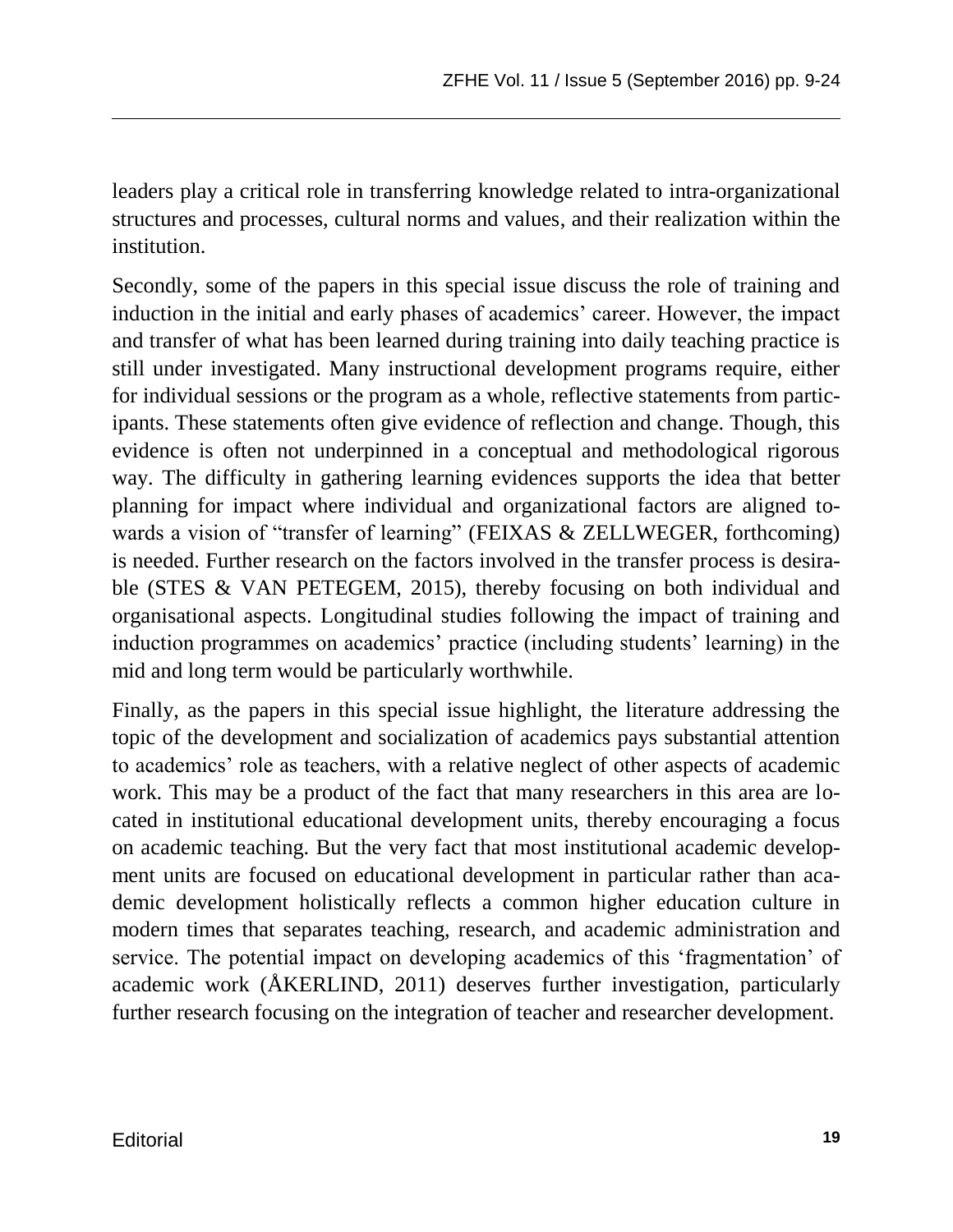## **References**

**Åkerlind, G. S.** (2003). Growing and developing as a university teacher: Variation in meaning. *Studies in Higher Education, 28*(4), 375-390.

**Åkerlind, G. S.** (2005). Academic growth and development: How do university academics experience it? *Higher Education, 50*(1), 1-32.

**Åkerlind, G. S.** (2008a). An academic perspective on research and being a researcher: an integration of the literature. *Studies in Higher Education, 33*(1), 17-32.

**Åkerlind, G. S.** (2008b). Growing and developing as a university researcher. *Higher Education, 55*, 241-254.

**Åkerlind, G. S.** (2011). Separating the 'teaching' from the 'academic': possible unintended consequences. *Teaching in Higher Education, 16*, 183-195.

**Åkerlind, G. S., & McAlpine, L.** (2010). Rethinking Preparation for Academic Careers. In L. McAlpine, & G. S. Åkerlind (Eds.), *Becoming an Academic: International Perspectives* (pp. 155-170). Basingstoke, Hampshire: Palgrave Macmillan.

**Antony, J. S.** (2002). Reexamining doctoral student socialization and professional development: Moving beyond the congruence and assimilation orientation. In J. C. Smart, & W.Tierney (Eds.), *Higher education: Handbook of theory and research, 17*, 349-380. New York, NY: Agathon.

**Antony, J. S., & Taylor, E.** (2004). Theories and strategies of academic career socialization: Improving paths to the professoriate for black graduate students. In A. Austin, & D. Wulff (Eds.), *Paths to the professoriate: Strategies for enriching the preparation of future faculty* (pp. 92-114). San Francisco, CA: Jossey-Bass.

**Archer, L.** (2008). Younger academics' constructions of 'authenticity', 'success' and professional identity. *Studies in Higher Education, 33*(4), 385-403.

**Baird, L. L.** (1993). Using research and theoretical models of graduate student progress. In L. L. Baird (Ed.), *Increasing graduate student retention and degree attainment. New Directions for Institutional Research series, 80*, 3-12. San Francisco, CA: Jossey-Bass.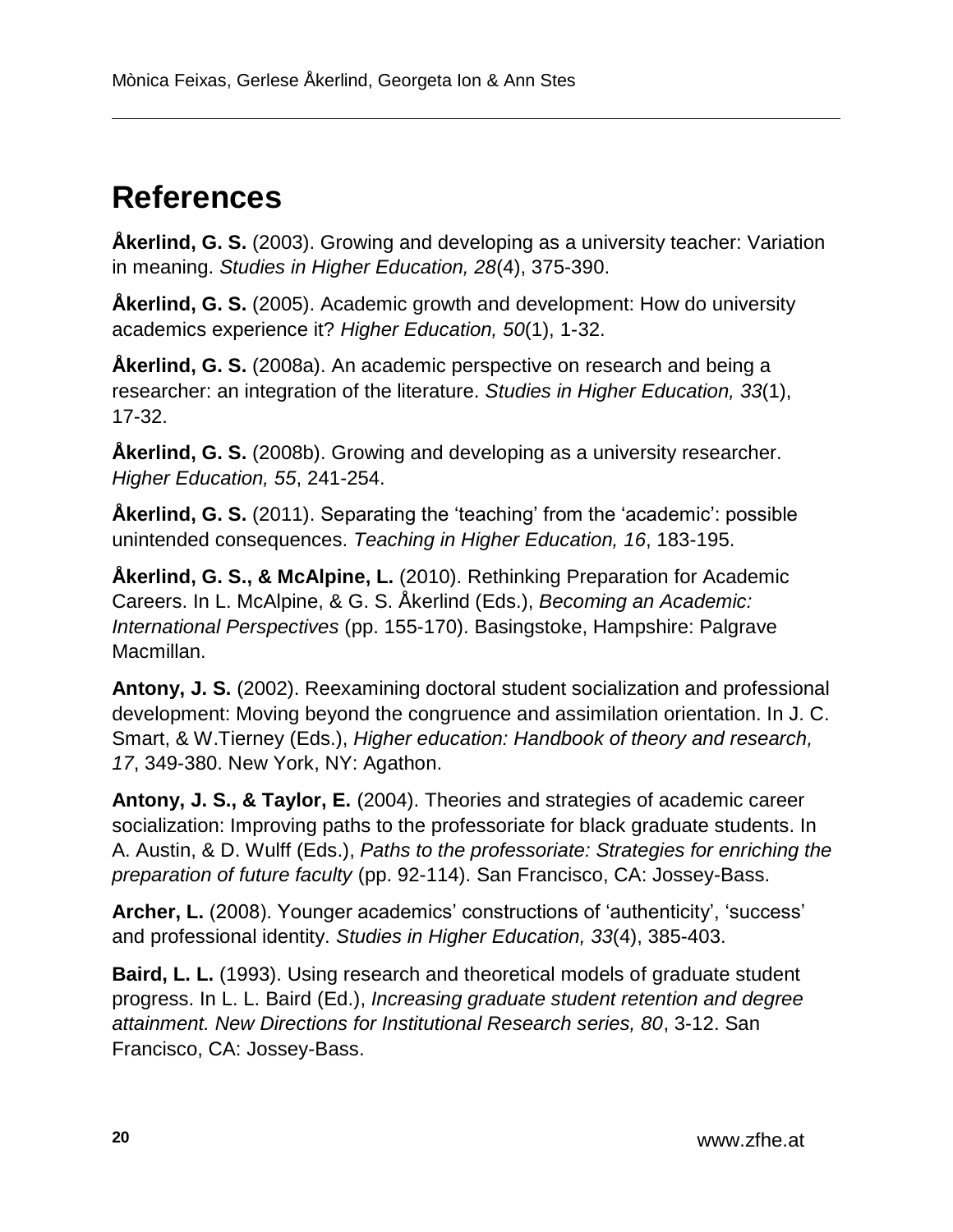Becher, T., & Trower, P. (2001). *Academic tribes and territories* (2<sup>nd</sup> ed.). London, UK: Open University Press.

**Biglan, A.** (1973). The characteristics of subject matter in different academic areas. *Journal of Applied Psychology, 57*(3), 195-203.

**Boud, D., & Brew, A.** (2013). Reconceptualising academic work as professional practice: implications for academic development. *International Journal for Academic Development, 18*(3), 208-221.

**Boyd, P.** (2010). Academic induction for professional educators: Supporting the workplace learning of newly appointed lecturers in teacher and nurse education. *International Journal for Academic Development, 15*(2), 155-165.

**Bourdieu, P.** (1990). *The logic of practice*. Stanford, CA: Stanford University Press.

**Bourdieu, P., & Wacquant, L.** (1992). *An invitation to reflexive sociology*. Cambridge, UK: Polity Press.

**Bragg, A. K.** (1976). *The socialization process in higher education.* Washington, DC: The American Association of Higher Education.

**Brew, A. & Boud, D.** (1996). Preparing for new academic roles: An holistic approach to development. *International Journal for Academic Development, 1*(2), 17-25.

**Brew, A., & Lucas, L.** (Eds.) (2009). *Research and Researchers*. Berkshire and New York: McGraw Hill, SRHE and Open University Press.

**Euler, D.** (2015). Mejorar las competencias docentes del profesorado universitario es necesario, ¡pero la innovación sostenible requiere algo más! *Educar, 51*(1),149-165.

**Feixas, M., & Euler, D.** (2013). Academics as teachers: New approaches to teaching and learning and implications for professional development programmes. *International HETL Review, 2*, Article 12. [http://www.hetl.org/feature](http://www.hetl.org/feature-articles/academics-as-teachers-new-approaches-to-teaching-and-learning)[articles/academics-as-teachers-new-approaches-to-teaching-and-learning](http://www.hetl.org/feature-articles/academics-as-teachers-new-approaches-to-teaching-and-learning)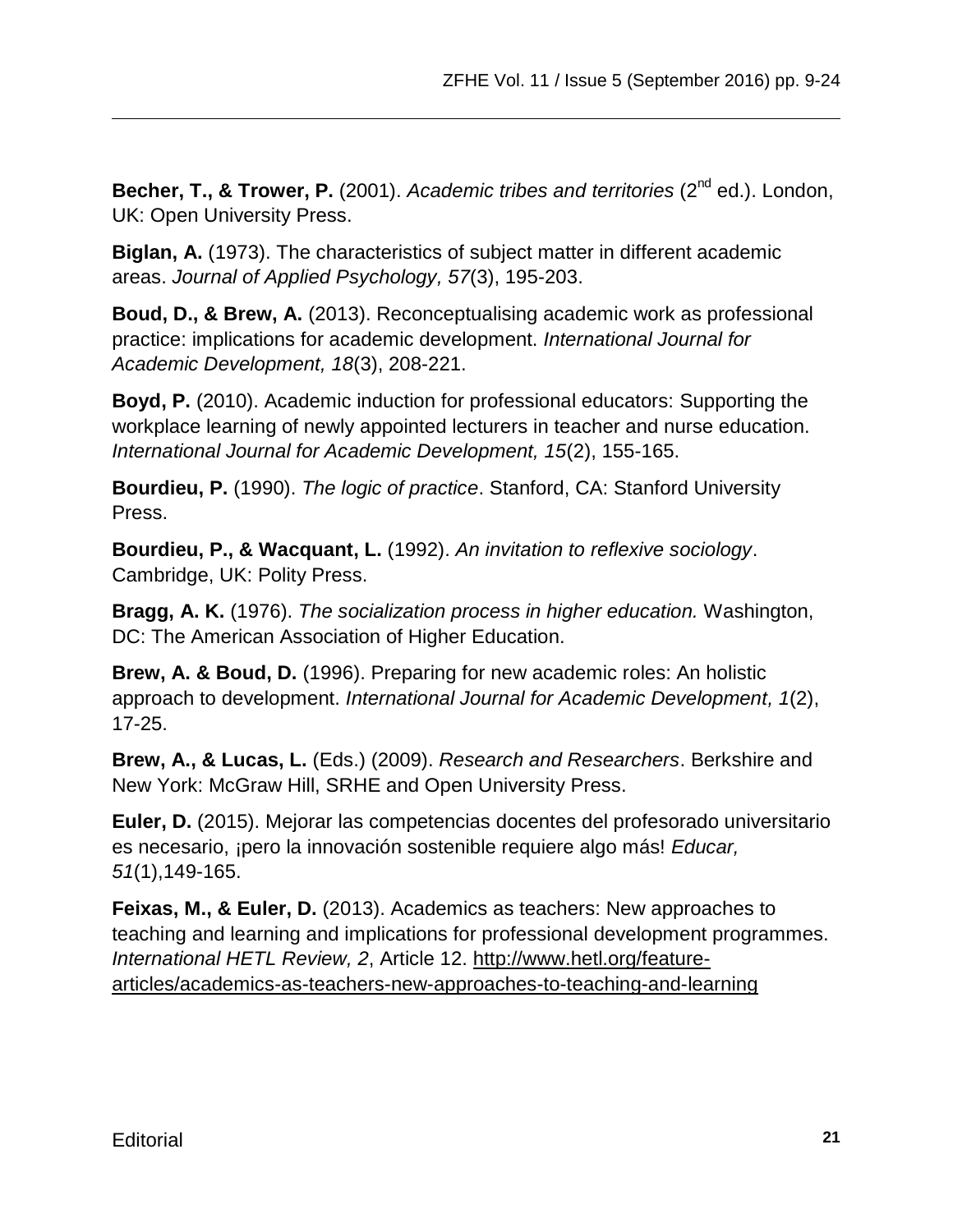**Feixas, M., & Zellweger, F.** (2017, forthcoming). Planning for impact: Individual and organizational factors influencing learning transfer. In T. Zimmermann, G. Thomann, & D. Da Rin (Eds.), *Weiterbildung an Hochschulen. Über Kurse und Lehrgänge hinaus*. Berne: Hep.

**Gibbs, G., & Coffey, M.** (2004). The impact of training of university teachers on their teaching skills, their approach to teaching and the approach to learning of their students. *Active Learning in Higher Education, 5*(1), 87-100.

**Ion, G.** (2014). Understanding the role of organizational factors in shaping the research careers of women academics in higher education. *New approaches in educational research, 3*(2), 59-66.

**King, V., Garcia-Perez, A., Graham, R., Jones, C., Tickle, A., & Wilson, L.** (2014). Collaborative reflections on using island maps to express new lecturers' academic identity. *Reflective Practice: International and Multidisciplinary Perspectives, 15*(2), 252-267.<http://dx.doi.org/10.1080/14623943.2014.883311>

**Kreber, C.** (2013).*Authenticity in and through teaching in higher education: The transformative potential of the scholarship of teaching.* London and New York: Routledge.

**Lucas, L.** (2006). *The research game in academic life*. Maidenhead, UK: Open University Press and the Society for Research into Higher Education.

**McAlpine, L., & Åkerlind, G.** (Eds.) (2010). *Becoming an Academic: International Perspectives*. Basingstoke, Hampshire: Palgrave Macmillan.

**Mårtensson, K.** (2014). *Influencing teaching and learning microcultures. Academic development in a research-intensive university*. Lund: Media-Trick, Lund University.

**Merton, R. K.** (1957). *Social theory and social structure.* Glencoe, IL: The Free Press.

**Prosser, M., Martin, E., Trigwell, K., Ramsden, P., & Middleton, H.** (2008). University academics' experience of research and its relationship to their experience of teaching. *Instructional Science, 36*(1), 3-16.

**Stes, A.** (2008). *The impact of instructional development in higher education: Effects on teachers and students*. Gent, Belgium: Academia Press.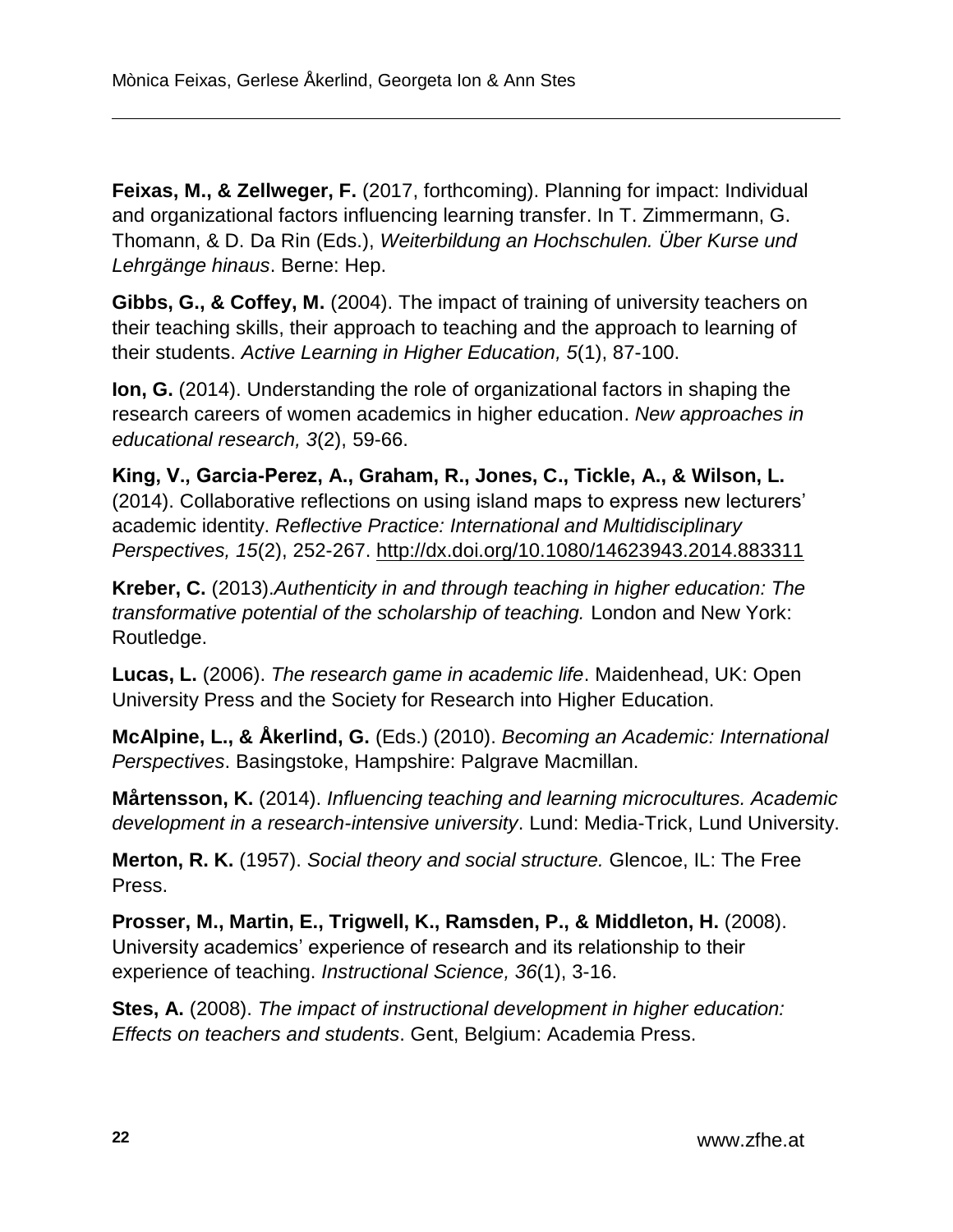**Stes, A., Min-Leliveld, M. J., Gijbels, D., & Van Petegem, P.** (2010). The impact of instructional development in higher education: A state-of-the-art of the research. *Educational Research Review, 5*(1), 25-49.

**Stes, A., & Van Petegem, P.** (2015). Impacto de la formación del profesorado universitario: aspectos metodológicos y propuesta para futuras investigaciones. *Educar, 51*(1), 13-36.

**Thornton, R., & Nardi, P. M.** (1975). The dynamics of role acquisition. *American Journal of Sociology, 80*(4), 870-885.

**Tierney, W. G.** (1997). Organizational socialization in higher education. *Journal of Higher Education, 68*(1), 1-16.

**Tierney, W. G., & Rhoads, R. A.** (1994). *Enhancing promotion, tenure and beyond: Faculty socialization as a cultural process*. ASHE-ERIC Higher Education Report 6, 1-126. Washington, DC: The George Washington University.

**Tinto, V.** (1997). Toward a theory of doctoral persistence. In M. Nerad, R. June, & D. Miller (Eds.), *Graduate education in the United States* (pp. 322-338). New York, NY: Garland.

**Weidman, J., Twale, D., & Stein, E.** (2001). *Socialization of graduate and professional students in higher education: A perilous passage?* ASHE-ERIC Higher Education Report 28, 1-138. San Francisco, CA: Jossey-Bass.

**Zürcher Hochschule für Angewandte Wissenschaften (ZHAW) School of Management and Law (SML)** (2015). *E-Learning-Konzept 2015-2018*. Winterthur: ZHAW, SML.